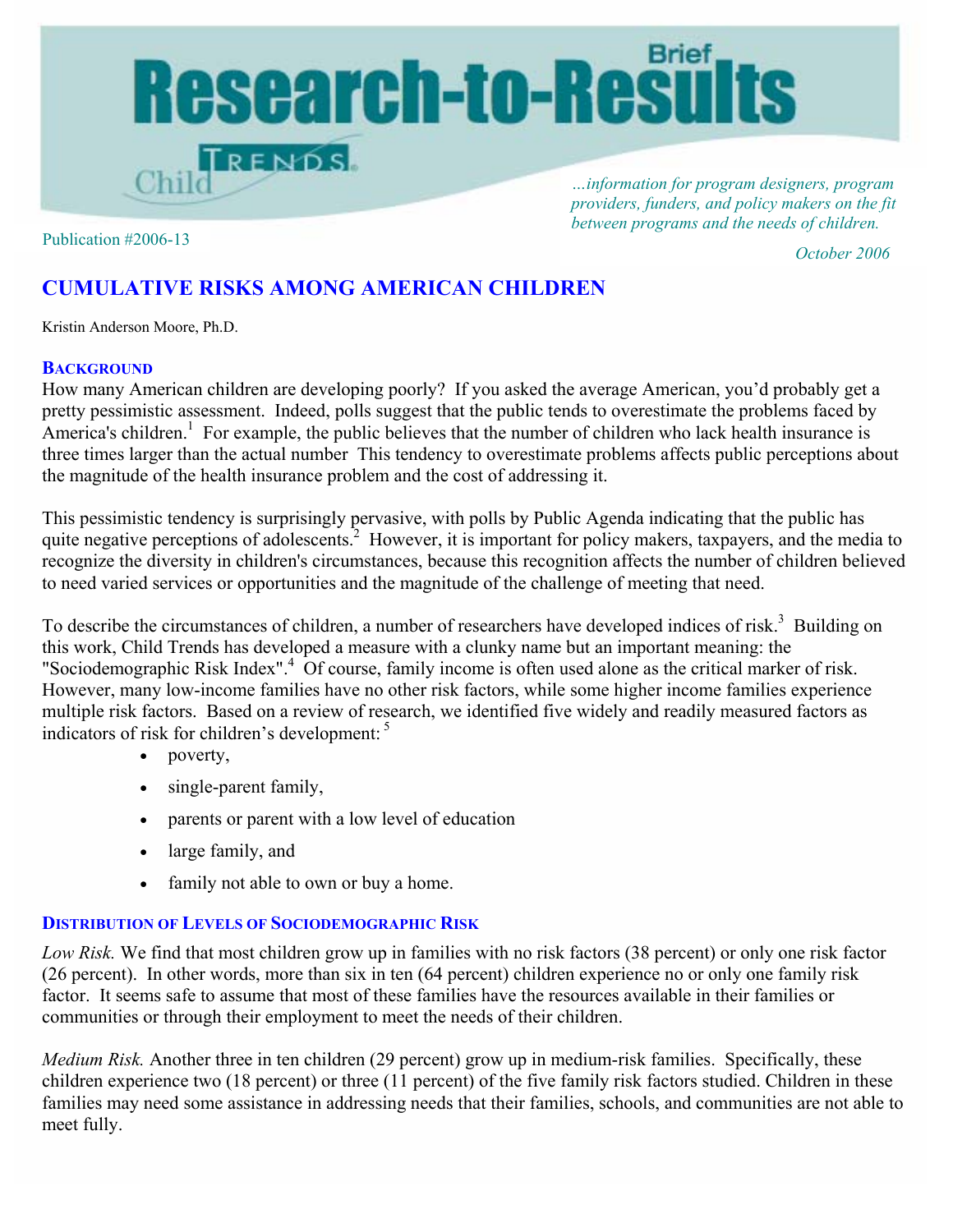*High Risk.* Finally, about 7 percent of all children experience four (5 percent) or all five (2 percent) of the social and economic family risk factors that we identified. Children in these families jointly experience poverty, single parenthood, low parental education, numerous siblings, and rental housing, or four of these five risk factors. And in life, these risks often occur together. For example, single parents are more likely to be poor and less likely to own a home than are married parents.



### **THE RELATIONSHIP BETWEEN RISK AND CHILD WELL-BEING**

In addition, our analyses show clearly that children experiencing multiple risks are developing less well. For example, children in high-risk families are more likely to have been suspended or expelled from school, to have behavior problems, to be in poor health, and to be less engaged in schoolwork than are children in lower risk families. Parents in high-risk families are more likely to experience symptoms of poor mental health, more frequent feelings of aggravation, and more worries about being able to provide the basics, such as food, than are parents in lower risk families. Thus, the level of cumulative risk is related strongly and consistently to children's development.



**Family Risk Level**





Moreover, we find that children's levels of family risk affect the opportunities available to them, including their involvement in out-of-school-time activities and programs.